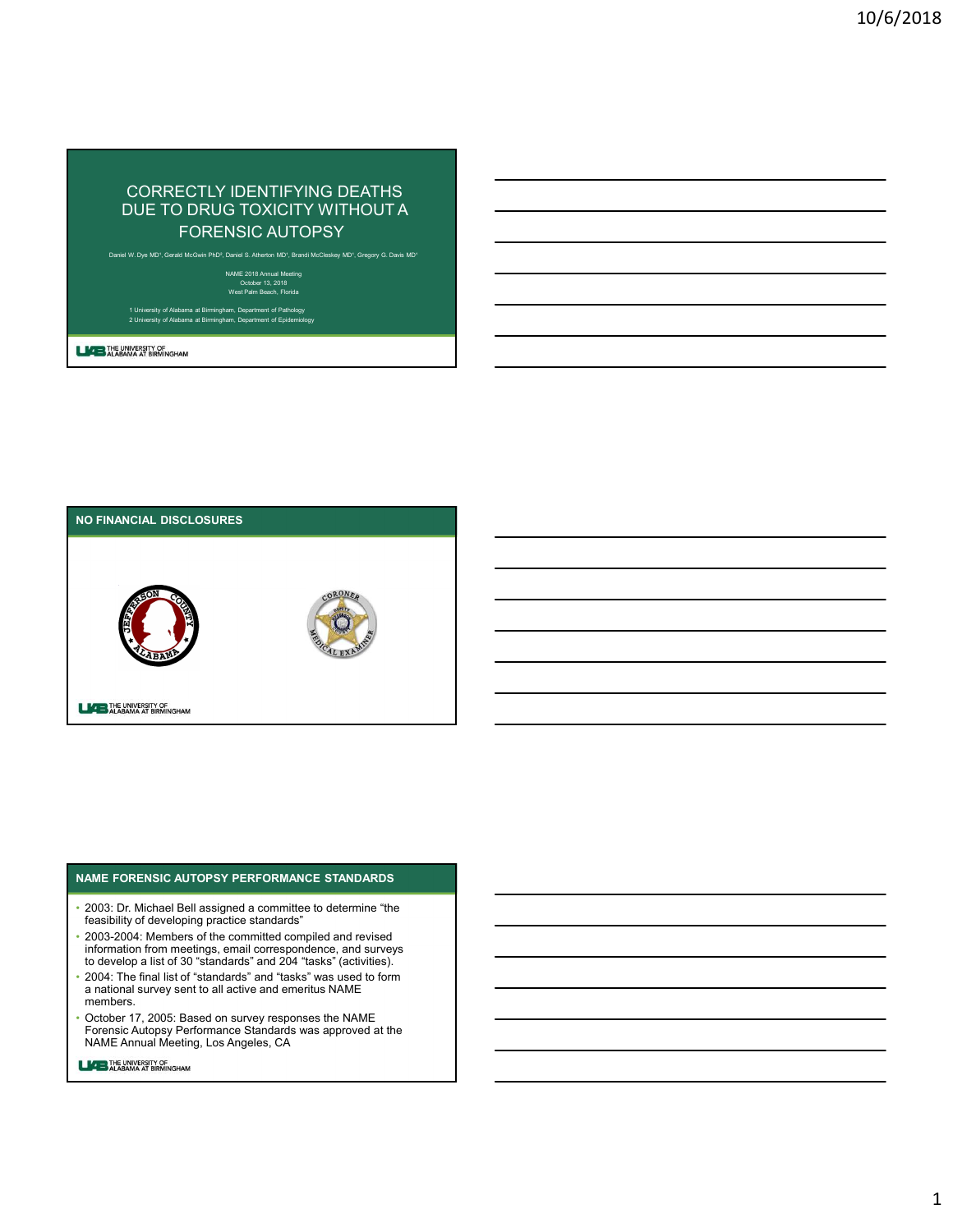



- Standard B3.7: "The forensic pathologist shall perform a forensic autopsy when the death is by apparent intoxication by alcohol, drugs, or poison, unless a significant interval has passed, and the medical findings and absence of trauma are well documented."
- Opiate numbers from JCCME….
- Many cases of deaths due to drug toxicity had no gross or microscopic COD at autopsy. "COD: Pending TOX"

### **HYPOTHESIS**

- However, in many cases of deaths due to a drug toxicity, it is our experience that the autopsy does not offer information that
	- $\cdot$  1) the investigative information
	- 2) information from the external examination.<br>• 3) information from toxicological testing.
	-
- This observation brought into question the value of the internal examination in classifying a death due to drug toxicity.
- H<sup>o</sup>: A full autopsy is not necessary to correctly classify the cause and manner of death in cases of drug toxicity.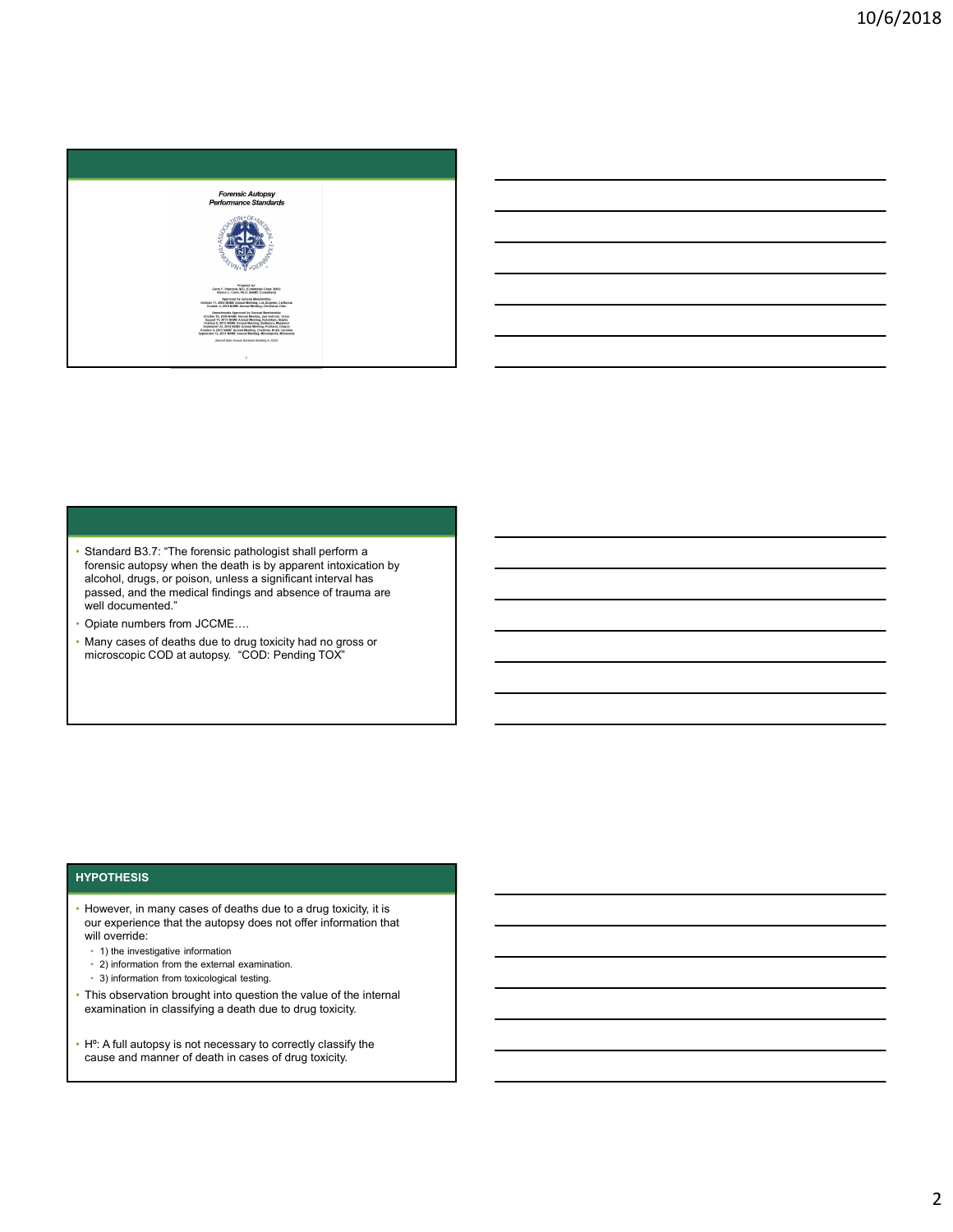### **METHODS**

- We will create a test for three of our pathologists using full autopsies from the Jefferson County Coroner/Medical Examiner Office to determine if they can correctly classify the COD and MOD in cases of drug(s) toxicity without information from the internal examination.
- Excluded: homicides, suicides, and accidental deaths due to physical trauma were excluded.
- All cases from the three pathologists taking the "test" were excluded.<br>• We used Surveymonkey to collect the results.
- 

# **METHODS**

### • 60 cases:

- Mix of accidental deaths due to drug toxicity (38 cases) and natural deaths (22 cases).<br>• Age of decedents ranged from 21-77 years (mean 44 years).<br>• Cases were primarily males (44 decedents) with 16 females.<br>• The pathologist was given a narrative that was comprised of
	-
	-
- three parts:
- Scene/Investigation
- External Exam
- Tox results
- Each pathologist was asked to classify COD and MOD for every case.

### EXAMPLE 1

- Scene/Investigation: Law enforcement responded to a residence on a call<br>of unresponsive person. The decedent was known to law enforcement as<br>an IV drug user and had been to the residence multiple times for overdose call from the decedent and wife (also IV drug user). NOTE: No drug paraphernalia was observed at the scene. paraphernalia was observed at the scene.<br>• External exam: 60 year old white male (BMI 23.5 kg/m²). No evidence of **produce the contract of the contract o** was voce permantly make (44 decesions) with 16 knows.<br>
and since were permantly make (44 decesions) with 16 knows.<br>
For easits<br>
for easits<br>
for easits<br>
for easits<br>
for easits<br>
for easits<br>
the mathematical content of the pr pathelogist was given a narrative that was comprised of<br>constructions<br>constant Exam<br>of the state of the state of the constant of the pathelogist<br>variation is considered to classify COD and MOD for<br>pathelogist was asked to plantitive years are selected to classify COD and MOD for<br>the main Example of the pathologist was asked to classify COD and MOD for<br>the main Example of the pathologist was asked to classify COD and MOD for<br>the main example asked to classify COD and MOD for<br>
wednessended to a neutron on a call<br>
The decree was forced to be enforcement as<br>
the decree was forced to the enforcement<br>
of the scale of the scale of the scale of the condition<br>
with a
- recent injury. NOTE: Linear scars identified on both antecubital fossae. Toxicology results:
- 

Benzo-ND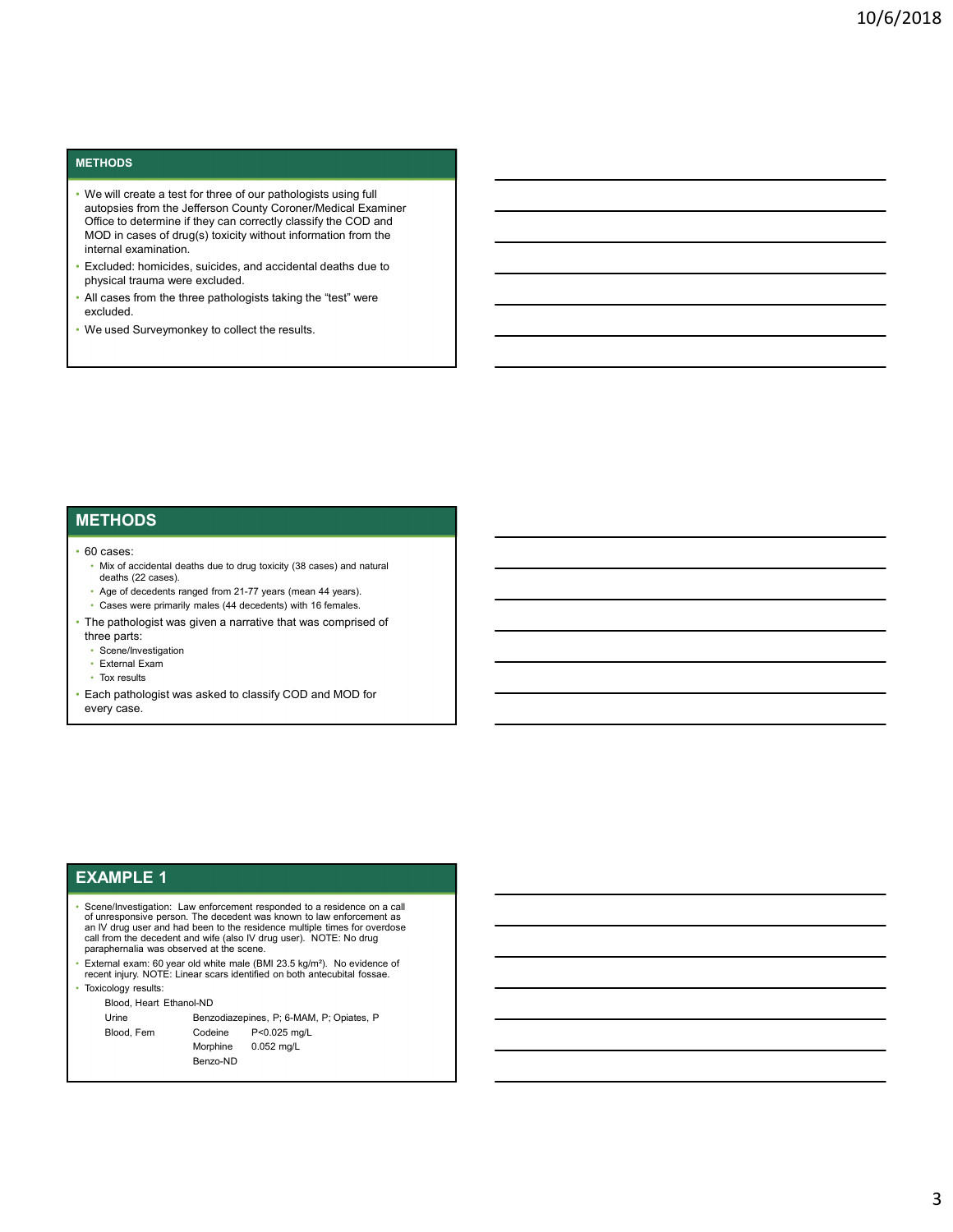## EXAMPLE 1

### • Case File:

• COD: Heroin Toxicity • MOD: Accident

### • Reviewer 1: • COD: Heroin Toxicity • MOD: Accident

- Reviewer 2:
- COD: Heroin Toxicity MOD: Accident
- Reviewer 3:
	- COD: Heroin Toxicity • MOD: Accident
- EXAMPLE 2
- History/Investigation: The decedent was found unresponsive on her bed by her husband. The decedent's past medical history was significant for hypertension, chronic low back pain, and manic depression. No evidence of foul play/drug abuse and pill counts did not reveal any discrepancies. NDC Accident<br>
Blood, Pricen Toxoty<br>
2001- Heron Toxoty<br>
2001- Heron Toxoty<br>
2002-<br>
Heart Ethanol 2.<br>
2007-<br>
2007-<br>
2007-<br>
2007-<br>
2007-<br>
2007-<br>
2007-<br>
2007-<br>
2007-<br>
2007-<br>
2007-<br>
2007-<br>
2007-<br>
2007-<br>
2007-<br>
2007-<br>
2007-<br>
20 Were<br>
Were S.<br>
With the state of the state of the state of the state of the state of the state of<br>
Which assume that the state of the state of the state of the state of the state of the state of the state of<br>
state of the MPILE 2<br>
SCO-Reisen<br>
COD : Heron Toxoty<br>
COD : Heron Toxoty<br>
COD : Acceleration of the phase and a The decedent's past medician history<br>
complement for the phase and control control control and spain, and<br>
is depression. N
- External Exam: 70 year old white female (BMI 31.2 kg/m²). Contusions on head and extremities in various states of healing.

### • Toxicology results:

| $\cdot$      |         |               |
|--------------|---------|---------------|
| Blood, Heart | Ethanol | $0.23$ mg/dL  |
| Vitreous     | Ethanol | $0.28$ mg/dL  |
| Bile         | DА      | None detected |

### EXAMPLE 2

### • Case File:

- COD: Mitral valve prolapse
- MOD: Natural
- Reviewer 1:
- COD: Alcoholism
- MOD: Natural
- Reviewer 2:
	- COD: Chronic substance abuse
- MOD: Natural
- Reviewer 3:
	- COD: Ethanol intoxication • MOD: Accident
	-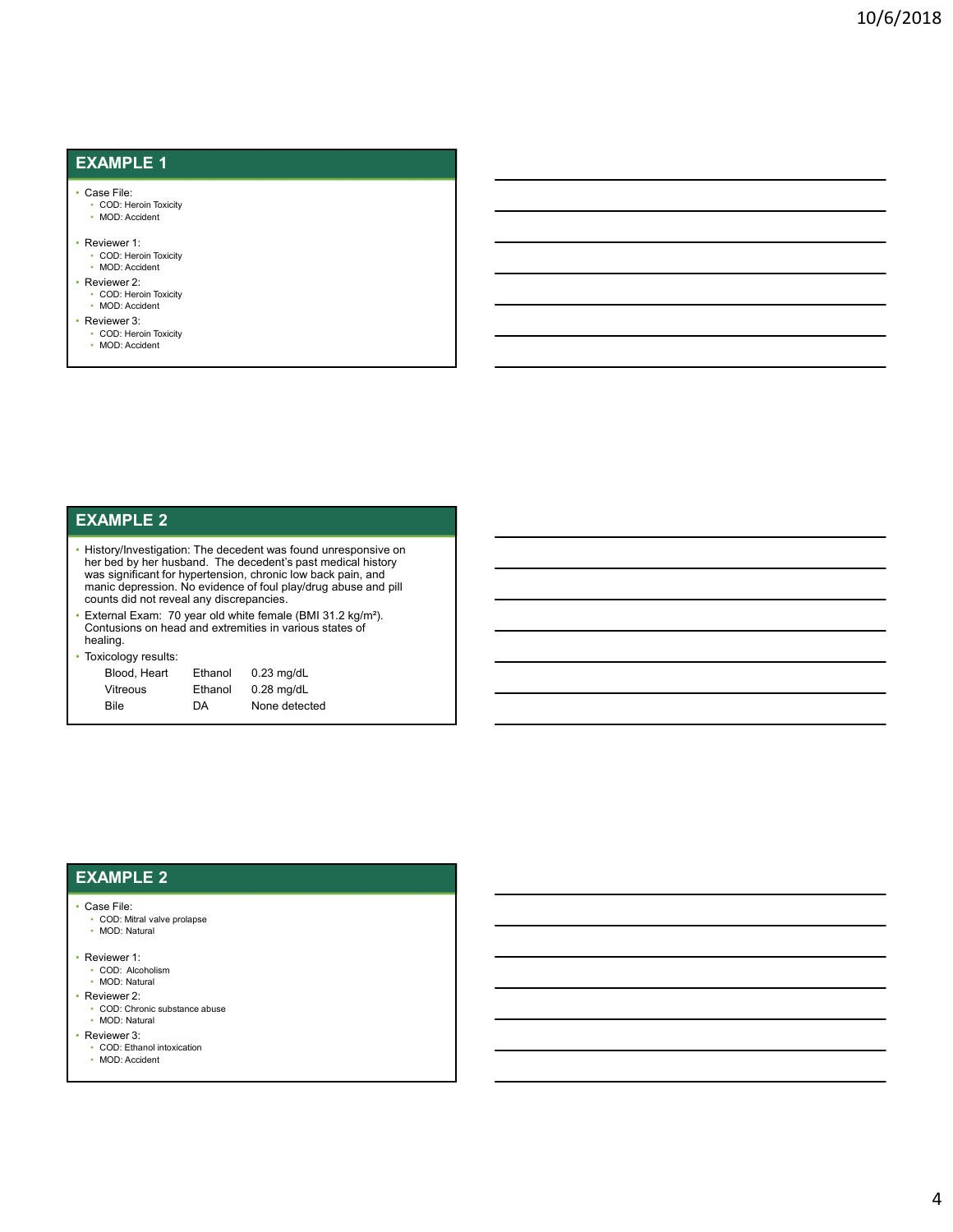| <b>RESULTS</b>                       |            |            |            |
|--------------------------------------|------------|------------|------------|
| Percent Agreement for Cause of Death |            |            |            |
|                                      |            | Reviewer 2 | Reviewer 3 |
|                                      | Reviewer 1 |            |            |
| All 60 cases                         | 71.6%      | 66.6%      | 80.0%      |
| Overdose deaths 82.5%                |            | 80.0%      | 80.0%      |
| Natural deaths                       | 50.0%      | 40.0%      | 80.0%      |
|                                      |            |            |            |
|                                      |            |            |            |

| t for Cause of Death<br>Reviewer 1<br>Reviewer 2<br>Reviewer 3<br>71.6%<br>66.6%<br>80.0%<br>82.5%<br>80.0%<br>80.0%<br>50.0%<br>40.0%<br>80.0%<br>t for Manner of Death<br>Reviewer 2<br>Reviewer 3<br>Reviewer 1<br>85.0%<br>70.0%<br>85.0%<br>85.0%<br>92.5%<br>82.5% |  |  |
|--------------------------------------------------------------------------------------------------------------------------------------------------------------------------------------------------------------------------------------------------------------------------|--|--|
|                                                                                                                                                                                                                                                                          |  |  |
|                                                                                                                                                                                                                                                                          |  |  |
|                                                                                                                                                                                                                                                                          |  |  |
|                                                                                                                                                                                                                                                                          |  |  |
|                                                                                                                                                                                                                                                                          |  |  |
|                                                                                                                                                                                                                                                                          |  |  |
|                                                                                                                                                                                                                                                                          |  |  |
|                                                                                                                                                                                                                                                                          |  |  |
|                                                                                                                                                                                                                                                                          |  |  |
|                                                                                                                                                                                                                                                                          |  |  |
|                                                                                                                                                                                                                                                                          |  |  |
|                                                                                                                                                                                                                                                                          |  |  |
|                                                                                                                                                                                                                                                                          |  |  |
|                                                                                                                                                                                                                                                                          |  |  |
|                                                                                                                                                                                                                                                                          |  |  |
|                                                                                                                                                                                                                                                                          |  |  |
|                                                                                                                                                                                                                                                                          |  |  |
|                                                                                                                                                                                                                                                                          |  |  |

# RESULTS

| Percent Agreement for Manner of Death |            |            |            |  |  |
|---------------------------------------|------------|------------|------------|--|--|
|                                       | Reviewer 1 | Reviewer 2 | Reviewer 3 |  |  |
| All cases                             | 85.0%      | 70.0%      | 85.0%      |  |  |
| Overdose deaths 92.5%                 |            | 85.0%      | 82.5%      |  |  |
| Natural deaths                        | 70.0%      | 40.0%      | 90.0%      |  |  |
|                                       |            |            |            |  |  |

|                                       | Reviewer 1 | Reviewer 2 | Reviewer 3 |
|---------------------------------------|------------|------------|------------|
| All 60 cases                          | 71.6%      | 66.6%      | 80.0%      |
| Overdose deaths 82.5%                 |            | 80.0%      | 80.0%      |
| Natural deaths                        | 50.0%      | 40.0%      | 80.0%      |
|                                       |            |            |            |
|                                       |            |            |            |
|                                       |            |            |            |
|                                       |            |            |            |
| <b>RESULTS</b>                        |            |            |            |
| Percent Agreement for Manner of Death |            |            |            |
|                                       | Reviewer 1 | Reviewer 2 | Reviewer 3 |
| All cases                             | 85.0%      | 70.0%      | 85.0%      |
| Overdose deaths 92.5%                 |            | 85.0%      | 82.5%      |
| Natural deaths                        | 70.0%      | 40.0%      | 90.0%      |
|                                       |            |            |            |
|                                       |            |            |            |
|                                       |            |            |            |
|                                       |            |            |            |
| <b>RESULTS</b>                        |            |            |            |
| Kappa Values for Manner of Death      |            |            |            |
|                                       | Reviewer 1 | Reviewer 2 | Reviewer 3 |
| All cases                             | 0.71       | $0.46\,$   | 0.69       |
| Overdose deaths 0.73                  |            | $0.40\,$   | 0.29       |
|                                       |            |            |            |

|                                  | Reviewer 1 | Reviewer 2 | Reviewer 3 |  |
|----------------------------------|------------|------------|------------|--|
| All cases                        | 85.0%      | 70.0%      | 85.0%      |  |
| Overdose deaths 92.5%            |            | 85.0%      | 82.5%      |  |
| Natural deaths                   | 70.0%      | 40.0%      | 90.0%      |  |
|                                  |            |            |            |  |
|                                  |            |            |            |  |
|                                  |            |            |            |  |
|                                  |            |            |            |  |
|                                  |            |            |            |  |
|                                  |            |            |            |  |
| <b>RESULTS</b>                   |            |            |            |  |
| Kappa Values for Manner of Death |            |            |            |  |
|                                  | Reviewer 1 | Reviewer 2 | Reviewer 3 |  |
| All cases                        | 0.71       | 0.46       | 0.69       |  |
| Overdose deaths 0.73             |            | 0.40       | 0.29       |  |
| Natural deaths                   | 0.43       | 0.25       | 0.75       |  |
|                                  |            |            |            |  |

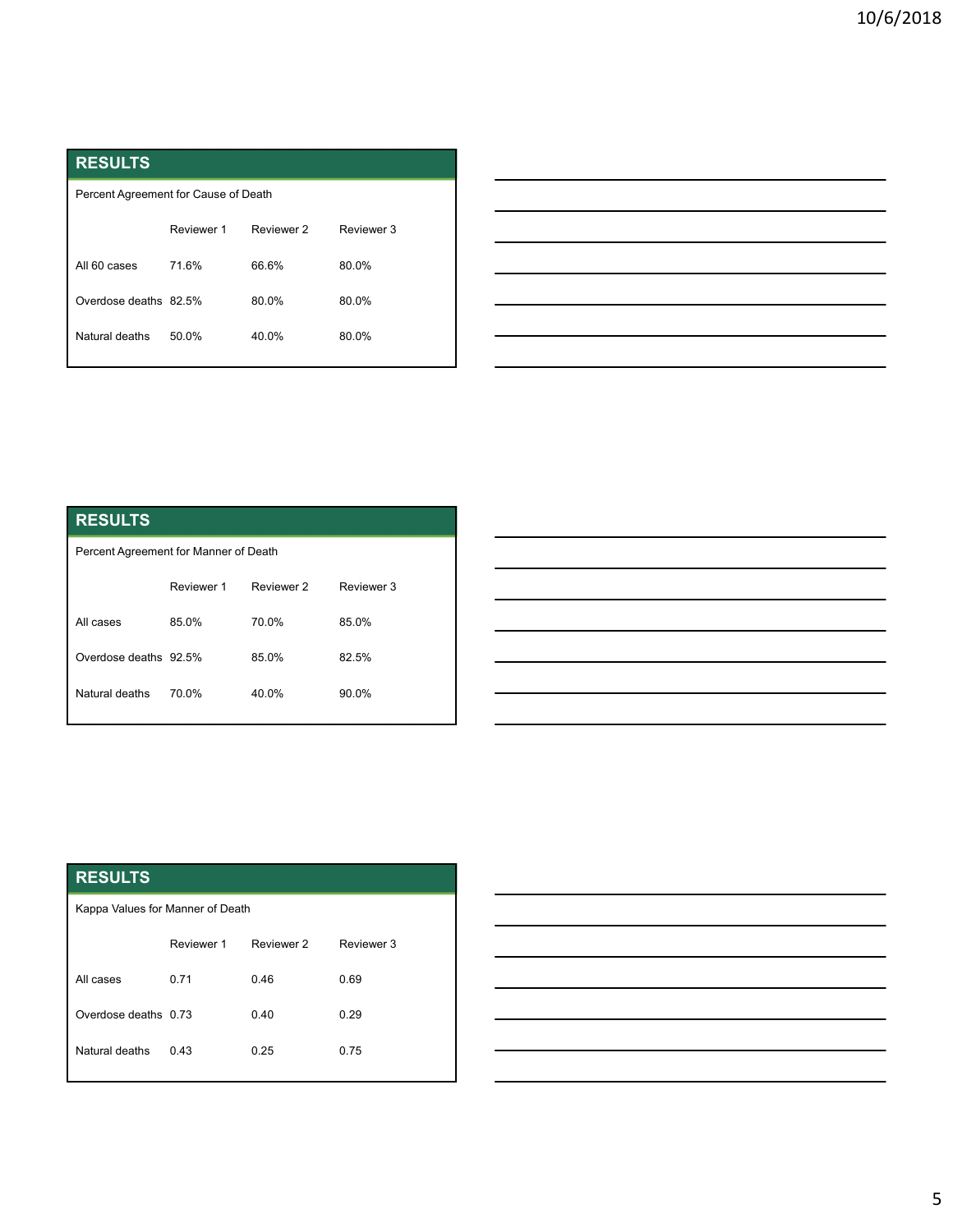### RESULTS

- The inter-rater kappa values were 0.54, 0.61, and 0.53
- indicating, only moderate agreement between reviewers. History of drug use or drug paraphernalia at scene: Percent agreement between reviewer and case file for COD ranged
- NO history of drug use, and no drug paraphernalia at scene:<br>Percent agreement for COD ranged from 40%-80%.
- Kappa values for MOD in cases with a history of drug use: 0.73, 0.39, and 0.28.
- Kappa values for MOD in cases without a history of drug use: 0.43, 0.25, and 0.75.

### **CONCLUSIONS**

- In selected cases, the correct COD and MOD can be classified in 75-80% of cases without an internal exam. History, external exam, and tox testing are adequate.
- Questions:
- 1) Is 75-80% accuracy acceptable?
- 2) Does an office need a forensic pathologist?

### **CONCLUSIONS**

- We are satisfied that the accuracy provided from the extra work of autopsy justifies the additional time and resources required to perform a full postmortem examination for our office and, to
- Our own practice will be to continue to follow the NAME Autopsy Standards by continuing to autopsy suspected overdose deaths.